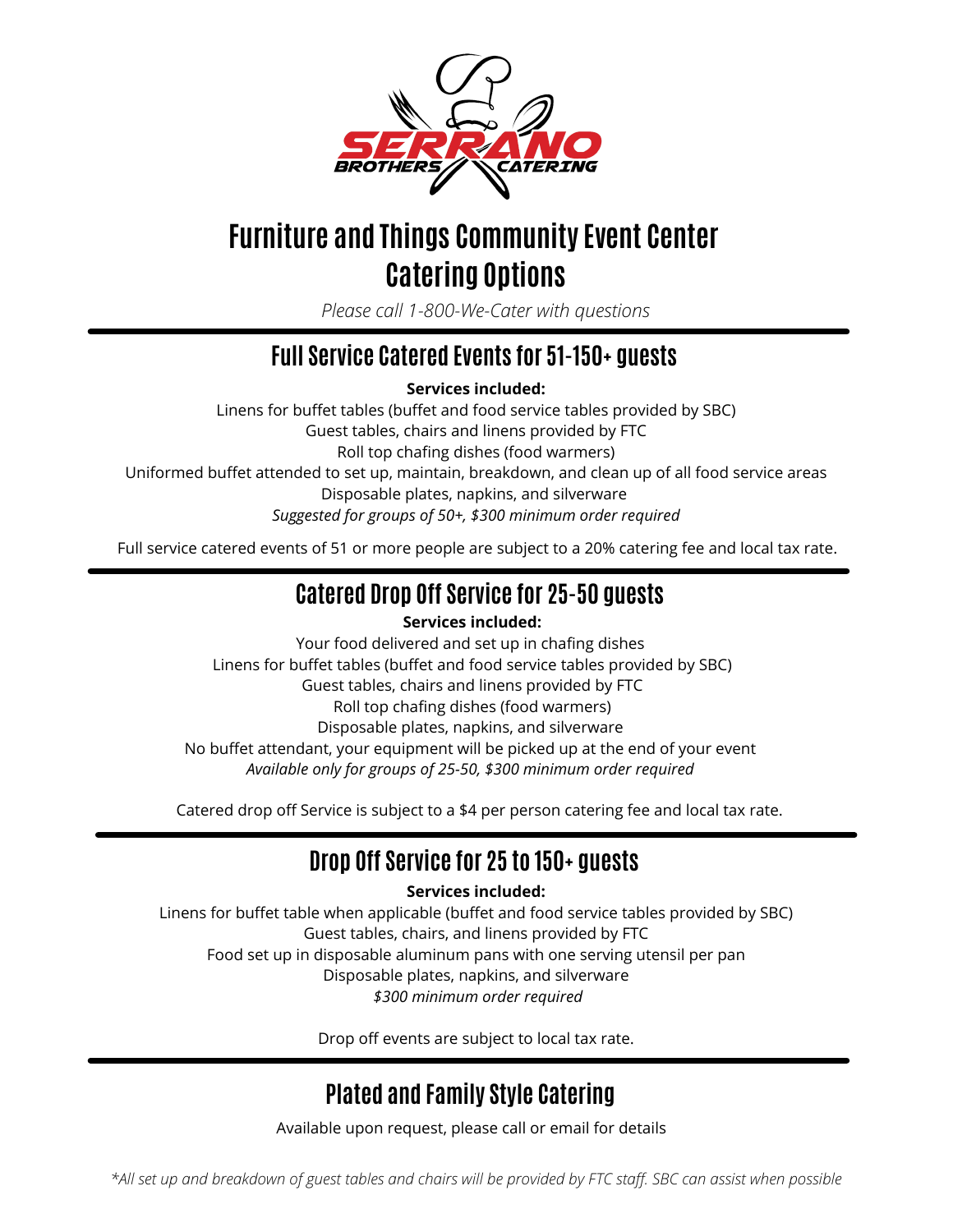

# Small Event Catered Options

### *Drop Off Only*

*Perfect for Business Lunches, Small Meetings, or Get Togethers of 15-50 guests*

### Sandwich Trays | 54.99

Twenty 3" Sandwiches Individual Sandwiches on Crusty French Bread Choice of: Italian, Roasted Turkey Breast, Roast Beef, Ham, Roasted Vegetable, Egg Salad, Tuna Salad *Maximum of 2 selections per tray*

### Express Box Lunch | 10.49 per person

Six Inch Sandwich on Crusty French Bread Choice of: Italian, Roasted Turkey Breast, Roast Beef, Ham, Roasted Vegetable, Egg Salad, Tuna Salad Topped with lettuce, tomato, and sliced red onion. Includes individual bag of chips and our signature Chocolate Chunk Cookie *Maximum of 2 selections for 15-25 guests 3 selections for 26-50 guests 15 Person Minimum*

# **SOUP | 4.99 PER PERSON**<br>15 Person Minimum

Tomato Bisque Chicken Wild Rice Cheesy Potato Chili Minestrone

### Salad | 5.99 per person

House Salad Greek Salad Cobb Salad *15 Person Minimum 15 Person Minimum*

### **DESSERT**

Chocolate Chunk Cookie | 1.50 each Triple Chocolate Brownies | 2.00 each *15 Person Minimum*

### Beverages

Bottled Water or Canned Beverage | 2.00 each *15 Person Minimum*

# Coffee Service | 3.00 per person

Includes: Disposable cups, lids, stir sticks, sugar, cream, assorted tea bags and hot water *15 Person Minimum*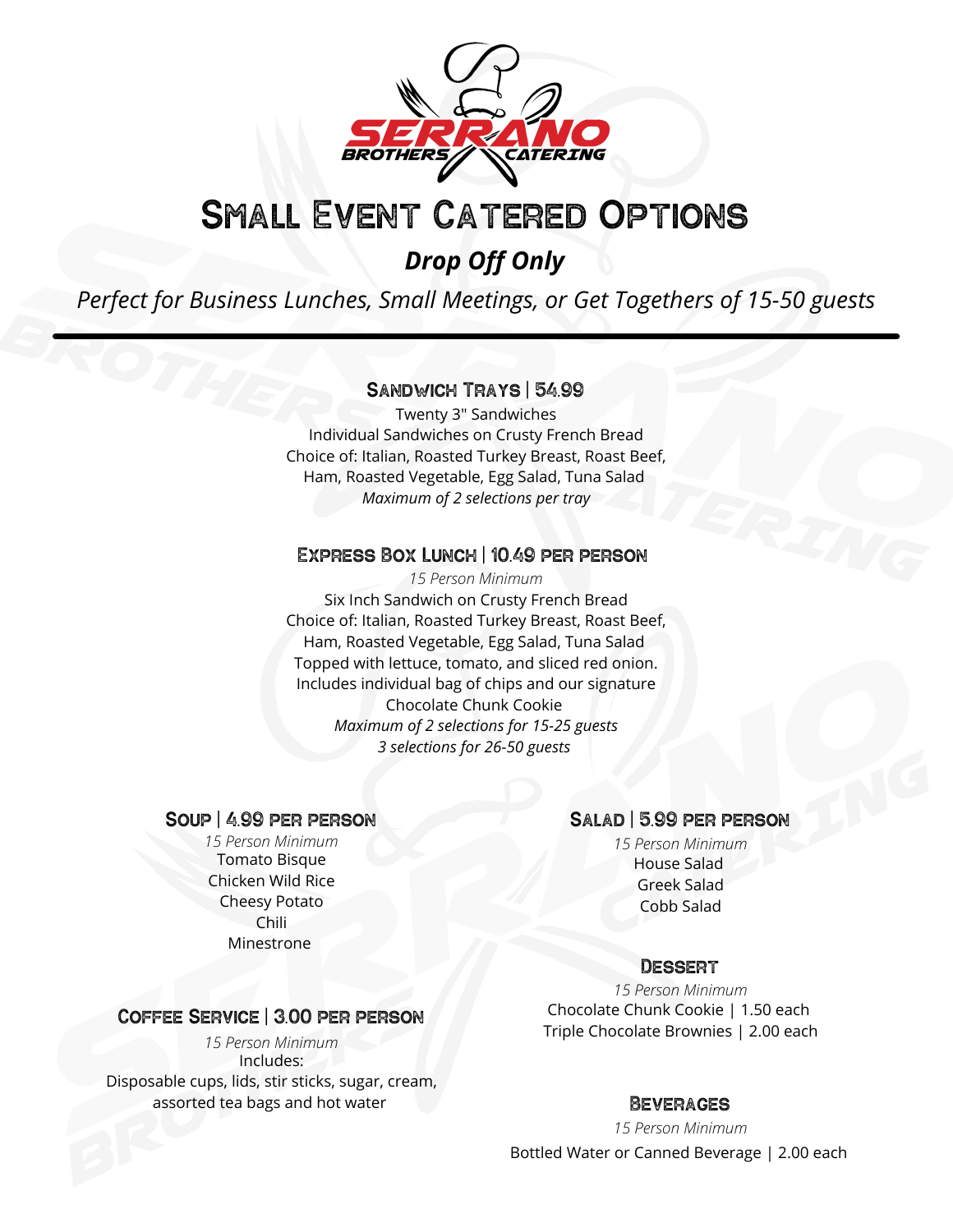

# Buffet Options

### Basic Buffet

*Includes:* House Salad with House Vinaigrette One Entrée Choice of Two: Pasta, Potato, Vegetable Homemade Rolls and Butter

|                     | 25-50 guests           | 51-100 guests | 101-150+ guests |
|---------------------|------------------------|---------------|-----------------|
| <b>Basic Buffet</b> | 16.29                  | 15.29         | 14.29           |
|                     | Drop off only          | Catered or    | Catered or      |
|                     | Catered drop add \$4pp | Drop off      | Drop off        |

### Big Buffet

*Includes:* House Salad with House Vinaigrette Entrée Selection One Pasta One Potato or Rice One Vegetable Homemade Rolls and Butter

|                      | 25-50 guests           | 51-100 guests | 101-150+ guests |
|----------------------|------------------------|---------------|-----------------|
| Single Entree        | 16.99                  | 15.99         | 14.99           |
|                      | Drop off only          | Catered or    | Catered or      |
|                      | Catered drop add \$4pp | Drop off      | Drop off        |
| Double Entree        | 18.99                  | 17.99         | 16.99           |
|                      | Drop off only          | Catered or    | Catered or      |
|                      | Catered drop add \$4pp | Drop off      | Drop off        |
| <b>Triple Entree</b> | 20.99                  | 19.99         | 18.99           |
|                      | Drop off only          | Catered or    | Catered or      |
|                      | Catered drop add \$4pp | Drop off      | Drop off        |

Catering fee includes:

Linens for buffet and food service areas, stainless steel roll top chafing dishes, equipment needed for service, uniformed buffet attendants (when applicable), delivery, set up, maintenance, tear down, clean up of all food service areas.

*All full service catered events are subject to a 20% catering fee and local tax rate.* Catered drop off events of 25-50 guests are subject to a \$4 per person catering fee and local tax rate.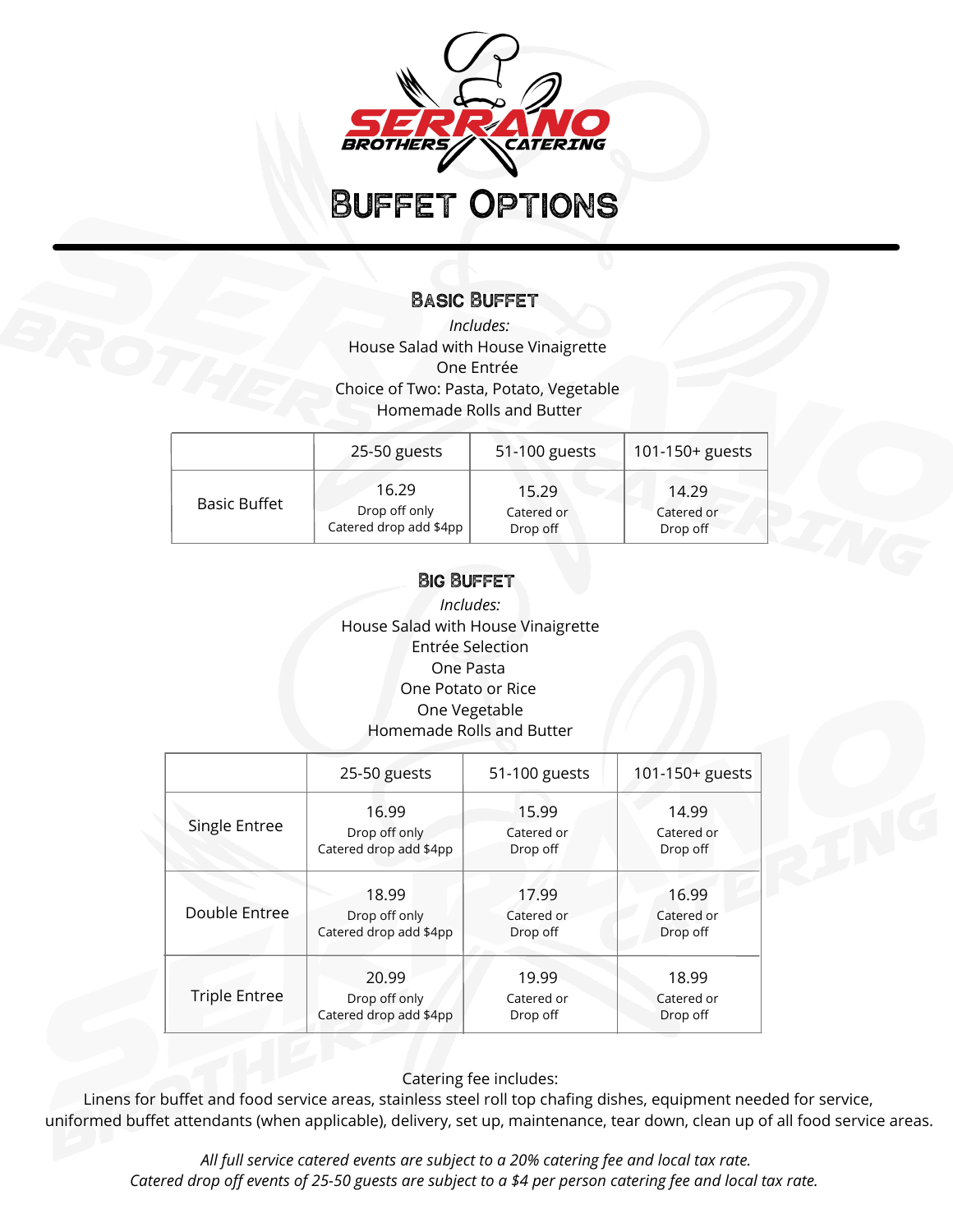

# Specialty Buffet Options

### Italian Buffet

*Includes:* Antipasto Salad with House Vinaigrette Two Pasta Selections Garlic Breadsticks

|                | 25-50 guests           | 51-100 guests | 101-150+ guests |
|----------------|------------------------|---------------|-----------------|
| Italian Buffet | 13.29                  | 12.29         | 11.29           |
|                | Drop off only          | Catered or    | Catered or      |
|                | Catered drop add \$4pp | Drop off      | Drop off        |

*Add Ons:* Herb Crusted Chicken Breast | 2.99pp Meatballs | 2.99pp Italian Sausage and Peppers | 2.99pp Upgrade one pasta to Lasagna or Veggie Lasagna | 2.99pp

### All American Buffet

*Includes:* Pulled Pork with Bakery Fresh Buns and House BBQ Sauce BBQ Chicken Pieces House Mac and Cheese House Baked Beans Choice of: Pasta Salad, Potato Salad, Coleslaw

|                               | 25-50 guests                                     | 51-100 guests                   | 101-150+ guests                 |
|-------------------------------|--------------------------------------------------|---------------------------------|---------------------------------|
| All American<br><b>Buffet</b> | 16.49<br>Drop off only<br>Catered drop add \$4pp | 15.49<br>Catered or<br>Drop off | 14.49<br>Catered or<br>Drop off |

*Add Ons:* Sliced Brisket | 3.99pp Pulled Chicken | 2.99pp Smoked Wings | 3.29pp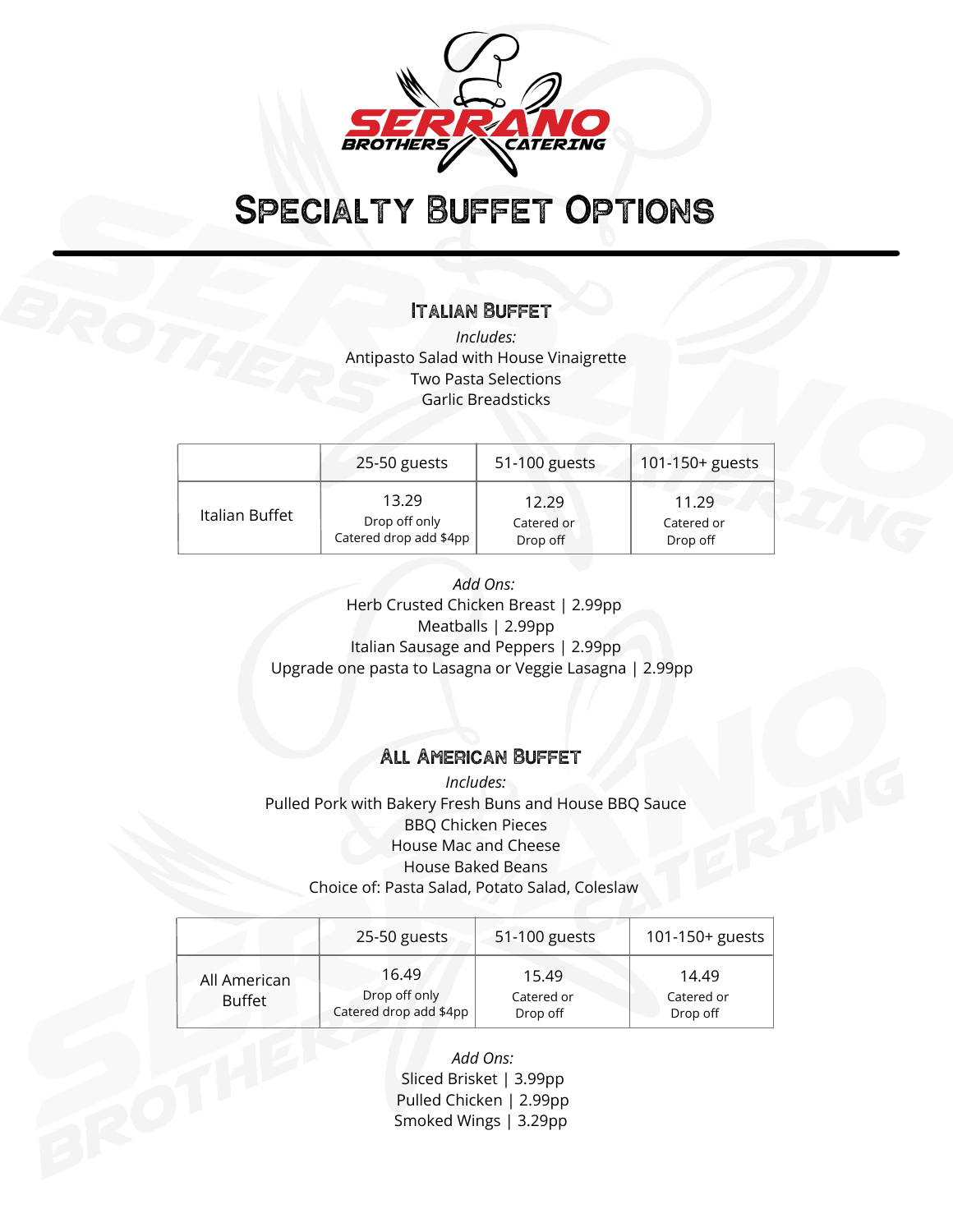### South of the Border Buffet

*Includes:* Seasoned Ground Beef Braised Shredded Chicken or Roasted Chopped Chicken Mexican Style Rice Refried or Seasoned Black Beans Toppings: House Salsa, Sour Cream, Shredded Lettuce, Shredded Cheese, Pico de Gallo, Pickled Jalapeños Soft Taco Shells, Hard Taco Shells, Tortilla Chips

|                               | 25-50 guests                                     | 51-100 guests                   | 101-150+ guests                 |
|-------------------------------|--------------------------------------------------|---------------------------------|---------------------------------|
| South of the<br>Border Buffet | 15.49<br>Drop off only<br>Catered drop add \$4pp | 14.49<br>Catered or<br>Drop off | 13.49<br>Catered or<br>Drop off |

*Add Ons:* Barbacoa | 2.49pp Carnitas | 2.99pp

Catering fee includes:

Linens for buffet and food service areas, stainless steel roll top chafing dishes, equipment needed for service, uniformed buffet attendants (when applicable), delivery, set up, maintenance, tear down, clean up of all food service areas.

*All full service catered events are subject to a 20% catering fee and local tax rate.* Catered drop off events of 25-50 guests are subject to a \$4 per person catering fee and local tax rate.